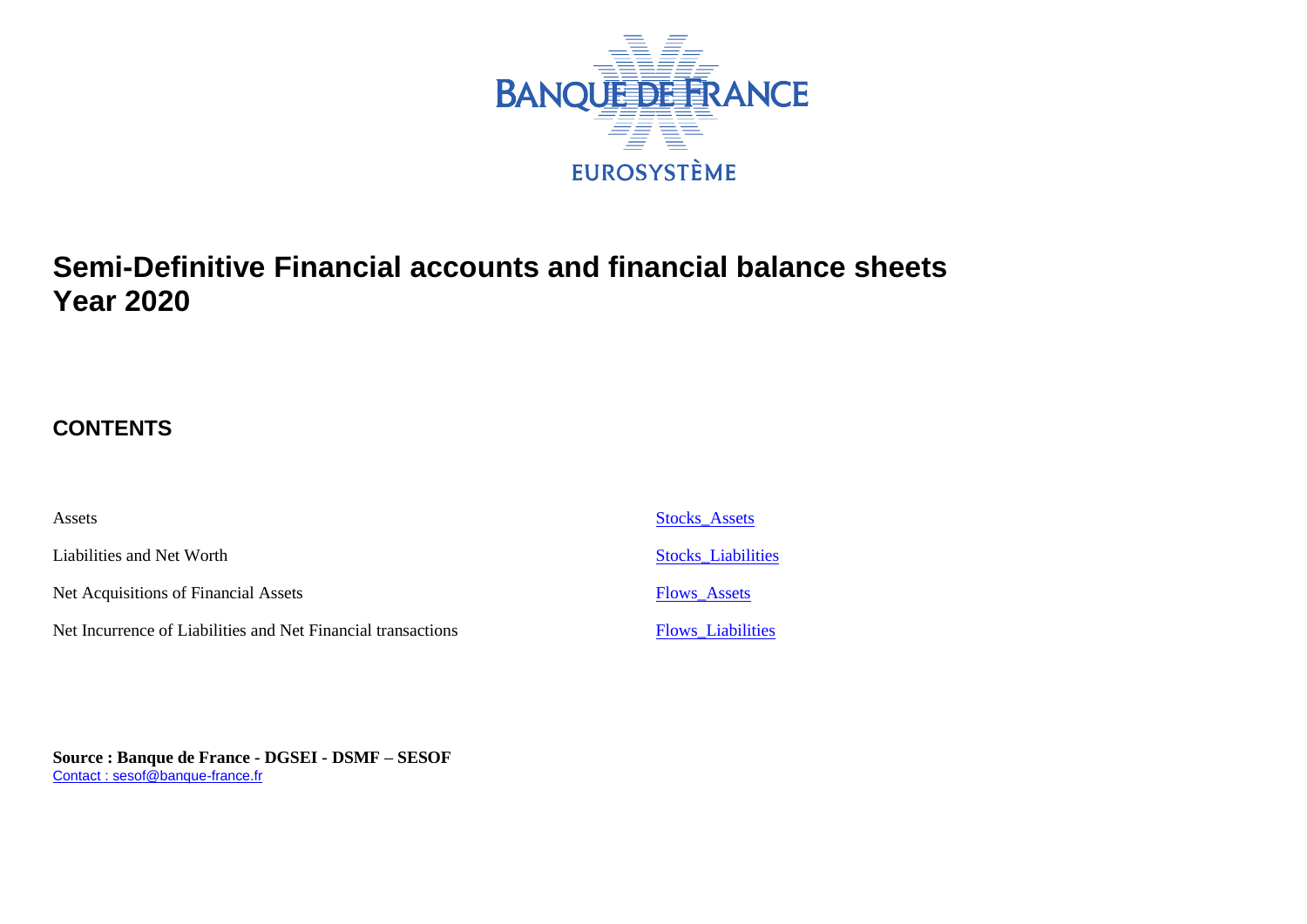### **Semi Definitive Financial Balance Sheet**

<span id="page-1-0"></span>Stocks - Assets Year 2020

|                     |                                                                         |                                          |                                              |                           |                              |                                                                                |                   | <b>BULOS THILIOTIS</b> |
|---------------------|-------------------------------------------------------------------------|------------------------------------------|----------------------------------------------|---------------------------|------------------------------|--------------------------------------------------------------------------------|-------------------|------------------------|
|                     |                                                                         | S <sub>12</sub>                          |                                              | S <sub>13</sub>           | S <sub>11</sub>              | S <sub>1</sub> M                                                               |                   |                        |
|                     |                                                                         | <b>Financial corporations</b>            |                                              | General government<br>(3) | Non financial<br>coporations | Households and non<br>profit institutions<br>serving households <sup>(4)</sup> | Rest of the world | Total                  |
|                     |                                                                         | $S12K$ <sup>(1)</sup>                    | $S12M^{(2)}$                                 |                           |                              |                                                                                |                   |                        |
|                     |                                                                         | Monetary financial<br>institutions (MFI) | Financial<br>corporations other<br>than MFIs |                           |                              |                                                                                |                   |                        |
| F <sub>1</sub>      | Monetary gold and SDRs                                                  | 131 878                                  |                                              | ٠                         |                              |                                                                                | 11944             | 143 822                |
| F <sub>2</sub>      | <b>Currency and deposits</b>                                            | 4 850 519                                | 303 227                                      | 275 920                   | 956 895                      | 1817352                                                                        | 2 502 414         | 10 706 327             |
| F <sub>21</sub>     | Currency                                                                | 10 693                                   | 2 3 2 3                                      | 43                        | 17 4 20                      | 96 391                                                                         | 146 461           | 273 330                |
| F <sub>22</sub>     | Transferable deposits                                                   | 985 269                                  | 118781                                       | 272 390                   | 761 851                      | 610 129                                                                        | 302 480           | 3 050 900              |
| F28                 | Interest accrued but not yet due on deposits                            | 5863                                     | 75                                           | 84                        | 840                          | 3 0 8 0                                                                        | 990               | 10933                  |
| F <sub>29</sub>     | Other deposits                                                          | 3 848 693                                | 182 048                                      | 3 4 0 4                   | 176 784                      | 1 107 752                                                                      | 2 052 482         | 7 371 164              |
| F <sub>3</sub>      | <b>Debt securities</b>                                                  | 2 002 532                                | 2 135 040                                    | 47 079                    | 58 369                       | 39 515                                                                         | 2755665           | 7 038 200              |
| F <sub>3.</sub> S   | Short-term debt securities                                              | 433 580                                  | 72 149                                       | 314                       | 7779                         | 1 2 5 0                                                                        | 311 531           | 826 603                |
| F <sub>3</sub> .L   | Long-term debt securities                                               | 1568952                                  | 2 062 891                                    | 46765                     | 50 590                       | 38 265                                                                         | 2 444 135         | 6 211 597              |
| F4                  | Loans                                                                   | 3 949 478                                | 370 292                                      | 152 349                   | 1932867                      | 10 697                                                                         | 554 716           | 6970400                |
| F4.S                | Short-term loans                                                        | 978 726                                  | 87 564                                       | 9 3 3 8                   | 866 432                      | 2 3 2 3                                                                        | 433 522           | 2 377 904              |
| F4.L                | Long-term loans granted                                                 | 2970752                                  | 282728                                       | 143 011                   | 1 066 436                    | 8375                                                                           | 121 195           | 4 592 495              |
| F <sub>5</sub>      | <b>Equity and investment fund shares</b>                                | 714 302                                  | 2 293 995                                    | 620 449                   | 6813784                      | 1668615                                                                        | 1927283           | 14 038 428             |
| F511                | Listed shares                                                           | 197 936                                  | 603 473                                      | 124 537                   | 733 853                      | 320 289                                                                        | 842 278           | 2 822 367              |
| F51M <sup>(5)</sup> | Unlisted shares and other equity                                        | 408 350                                  | 519048                                       | 345 139                   | 5921323                      | 1057947                                                                        | 879 950           | 9 131 758              |
| F521                | Money market fund shares                                                | 38 604                                   | 176 563                                      | 22 151                    | 84 593                       | 5434                                                                           | 72512             | 399 858                |
| F522                | Non-MMF investment fund shares                                          | 69 411                                   | 994 910                                      | 128 622                   | 74 015                       | 284 946                                                                        | 132 544           | 1 684 447              |
| F6                  | Insurance, pension and standardized guarantee                           | 2027                                     | 151 457                                      | 5570                      | 43 940                       | 2 2 3 6 2 8 5                                                                  | 34 396            | 2 473 676              |
| F61                 | Non-life insurance technical reserves                                   | 1549                                     | 151 457                                      | 5570                      | 43 940                       | 99 48 6                                                                        | 17837             | 319839                 |
| F621                | Life insurance                                                          |                                          | $\cdot$                                      | $\overline{\phantom{a}}$  | <b>.</b>                     | 1908 736                                                                       | 14 947            | 1923683                |
| F622                | Retirement savings                                                      |                                          |                                              |                           |                              | 228 064                                                                        | 1612              | 229 676                |
| F71                 | <b>Financial derivatives</b>                                            | 451 629                                  | 187758                                       | 9 1 6 6                   |                              | $\mathbf 0$<br>0                                                               | 562 464           | 1 211 017              |
| F8                  | Other accounts receivable or payable                                    | 550 285                                  | 54 801                                       | 468 506                   | 1 301 357                    | 420 979                                                                        | 206 493           | 3 002 421              |
| F81                 | Trade credits and advances                                              | 574                                      | 29571                                        | 69 030                    | 863 093                      | 38770                                                                          | 135 448           | 1 136 486              |
| F89                 | Other accounts receivable/payable, excluding trade credits and advances | 549711                                   | 25 2 30                                      | 399 476                   | 438 263                      | 382 209                                                                        | 71 046            | 1865935                |
| F                   | <b>Total assets</b>                                                     | 12 652 649                               | 5496569                                      | 1579040                   | 11 107 212                   | 6 193 444                                                                      | 8 555 376         | 45 584 290             |
| <b>BF90</b>         | Financial net worth <sup>(6)</sup>                                      |                                          |                                              | $\ddot{\phantom{a}}$      |                              |                                                                                |                   |                        |

NB : SDRs : Special Draft Rights ; MMFs : Money Market Funds.

(1) S12K : S121 (Central bank), S122 (Deposit taking corporations, except the Central Bank), S123 (Money market funds)

(2) S12M : S124 (Non MMF investment funds), S125 (Other financial intermediaries), S126 (Financial auxiliaries), S127 (Captive financial institutions and money lenders), S128 (Insurance corporations), S129 (Pension funds)

(3) S13 : S13111 (State Government), S13112 (Various Central Government Agencies), S1313 (local government) and S1314 (social security funds)

(4) S1M : S14 (Households) and S15 (Non-profit institutions serving households)

(5) F51M : F512 (Unlisted shares), F519 (Other equity)

(6) Assets - Liabilities

Due to rounding, the sum of the components may not add up to the aggregate

Produced April 18th 2022

euros millions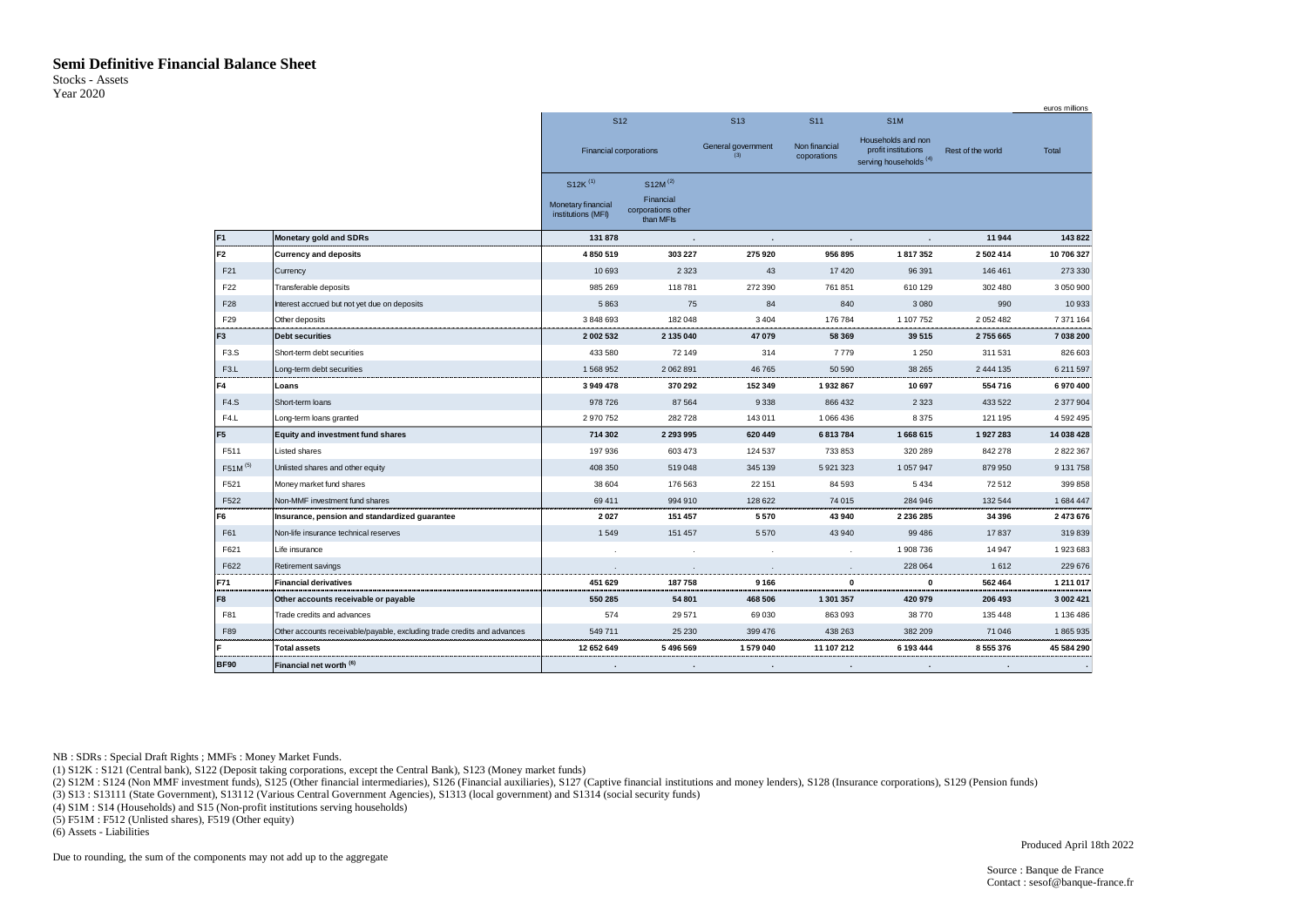#### **Semi Definitive Financial Balance Sheet**

<span id="page-2-0"></span>Stocks - Liabilities and Net Worth Year 2020

|                     |                                                                         |                                          |                                              |                           |                              |                                                                     |                   | euros millions |
|---------------------|-------------------------------------------------------------------------|------------------------------------------|----------------------------------------------|---------------------------|------------------------------|---------------------------------------------------------------------|-------------------|----------------|
|                     |                                                                         | S <sub>12</sub>                          |                                              | S <sub>13</sub>           | S <sub>11</sub>              | S <sub>1</sub> M                                                    |                   |                |
|                     |                                                                         | Financial corporations                   |                                              | General government<br>(3) | Non financial<br>coporations | Households and non<br>profit institutions<br>serving households (4) | Rest of the world | Total          |
|                     |                                                                         | $S12K$ <sup>(1)</sup>                    | $S12M^{(2)}$                                 |                           |                              |                                                                     |                   |                |
|                     |                                                                         | Monetary financial<br>institutions (MFI) | Financial<br>corporations other<br>than MFIs |                           |                              |                                                                     |                   |                |
| F <sub>1</sub>      | <b>Monetary gold and SDRs</b>                                           | 11944                                    | $\epsilon$                                   |                           | $\mathbf{r}$                 | $\mathbf{r}$                                                        | 131 878           | 143822         |
| F2                  | <b>Currency and deposits</b>                                            | 8990835                                  | 0                                            | 170 157                   | $\mathbf 0$                  | $\mathbf{0}$                                                        | 1 545 335         | 10 706 327     |
| F <sub>21</sub>     | Currency                                                                | 273 327                                  |                                              |                           | $\mathbf{r}$                 |                                                                     | 3                 | 273 330        |
| F <sub>22</sub>     | Transferable deposits                                                   | 2 645 707                                | 0                                            | 164 984                   | $\mathbf 0$                  | $\mathsf 0$                                                         | 240 210           | 3 050 900      |
| F <sub>28</sub>     | Interest accrued but not yet due on deposits                            | 10 250                                   |                                              | 232                       | $\mathbf{r}$                 | $\mathbf{0}$                                                        | 451               | 10933          |
| F <sub>29</sub>     | Other deposits                                                          | 6 0 61 5 52                              | $\mathsf 0$                                  | 4941                      | $\mathsf 0$                  |                                                                     | 1 304 671         | 7 371 164      |
| F <sub>3</sub>      | <b>Debt securities</b>                                                  | 1 320 416                                | 348764                                       | 2747064                   | 744 852                      | $\sim$                                                              | 1877104           | 7 038 200      |
| F <sub>3.</sub> S   | Short-term debt securities                                              | 199735                                   | 72755                                        | 262 111                   | 54 288                       |                                                                     | 237714            | 826 603        |
| F <sub>3</sub> .L   | Long-term debt securities                                               | 1 120 681                                | 276 009                                      | 2 484 953                 | 690 564                      |                                                                     | 1 639 390         | 6 211 597      |
| F4                  | Loans                                                                   | 174 807                                  | 444 122                                      | 350 320                   | 3 241 023                    | 1 581 575                                                           | 1 178 552         | 6970400        |
| F4.S                | Short-term loans                                                        | 26 6 23                                  | 239 756                                      | 20 659                    | 1 147 542                    | 34739                                                               | 908 586           | 2 377 904      |
| F4.L                | Long-term loans granted                                                 | 148 184                                  | 204 367                                      | 329 661                   | 2093481                      | 1546836                                                             | 269 966           | 4 5 9 2 4 9 5  |
| F <sub>5</sub>      | <b>Equity and investment fund shares</b>                                | 915 113                                  | 1768056                                      | 29824                     | 8592430                      | 10866                                                               | 2722140           | 14 038 428     |
| F511                | Listed shares                                                           | 110 213                                  | 83 153                                       |                           | 2 114 357                    |                                                                     | 514 644           | 2 822 367      |
| F51M <sup>(5)</sup> | Unlisted shares and other equity                                        | 411 482                                  | 348 383                                      | 29 8 24                   | 6478073                      | 10866                                                               | 1853129           | 9 131 758      |
| F521                | Money market fund shares                                                | 393 418                                  |                                              |                           |                              |                                                                     | 6440              | 399 858        |
| F522                | Non-MMF investment fund shares                                          | $\cdot$                                  | 1 336 519                                    |                           |                              |                                                                     | 347928            | 1684447        |
| F <sub>6</sub>      | Insurance, pension and standardized guarantee                           |                                          | 2 473 198                                    | 478                       |                              | $\epsilon$                                                          | $\cdot$           | 2 473 676      |
| F61                 | Non-life insurance technical reserves                                   |                                          | 319839                                       |                           |                              |                                                                     |                   | 319839         |
| F621                | Life insurance                                                          |                                          | 1923683                                      |                           |                              |                                                                     |                   | 1923683        |
| F622                | Retirement savings                                                      |                                          | 229 676                                      |                           |                              |                                                                     |                   | 229 676        |
| F71                 | <b>Financial derivatives</b>                                            | 430 442                                  | 248 867                                      | 12 194                    | 214                          | $\mathbf 0$                                                         | 519 300           | 1 211 017      |
| F8                  | Other accounts receivable or payable                                    | 653 696                                  | 83833                                        | 442 921                   | 1 034 503                    | 259 847                                                             | 527 620           | 3 002 421      |
| F81                 | Trade credits and advances                                              | 38 5 64                                  | 35 042                                       | 35 043                    | 865 808                      | 47 487                                                              | 114 542           | 1 136 486      |
| F89                 | Other accounts receivable/payable, excluding trade credits and advances | 615 133                                  | 48791                                        | 407 878                   | 168 695                      | 212 361                                                             | 413 078           | 1865935        |
| F                   | <b>Total liabilities</b>                                                | 12 497 254                               | 5 366 841                                    | 3752957                   | 13 613 022                   | 1852288                                                             | 8 501 928         | 45 584 290     |
| <b>BF90</b>         | Financial net worth (6)                                                 | 155 395                                  | 129728                                       | $-2$ 173 918              | -2 505 809                   | 4 341 156                                                           | 53 4 48           | $\bf{0}$       |

NB : SDRs : Special Draft Rights ; MMFs : Money Market Funds.

(1) S12K : S121 (Central bank), S122 (Deposit taking corporations, except the Central Bank), S123 (Money market funds)

(2) S12M : S124 (Non MMF investment funds), S125 (Other financial intermediaries), S126 (Financial auxiliaries), S127 (Captive financial institutions and money lenders), S128 (Insurance corporations), S129 (Pension funds)

(3) S13 : S13111 (State Government), S13112 (Various Central Government Agencies), S1313 (local government) and S1314 (social security funds)

(4) S1M : S14 (Households) and S15 (Non-profit institutions serving households)

(5) F51M : F512 (Unlisted shares), F519 (Other equity)

(6) Assets - Liabilities

Due to rounding, the sum of the components may not add up to the aggregate

Produced April 18th 2022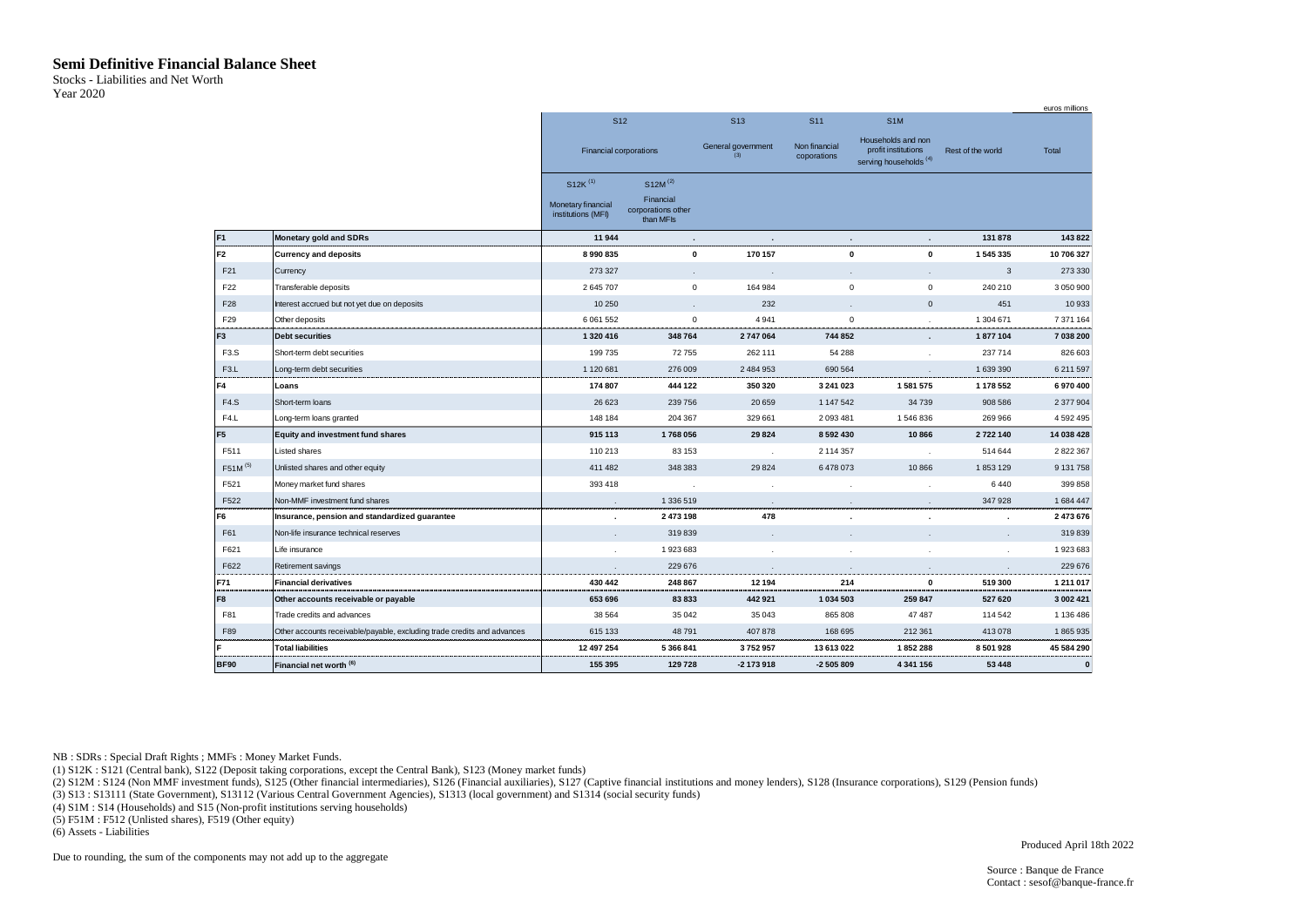#### **Semi Definitive Financial Account**

<span id="page-3-0"></span>Net Acquisitions of Financial Assets Year 2020

|                     |                                                                         |                                          |                                                          |                           |                              |                                                                                |                      | euros millions |
|---------------------|-------------------------------------------------------------------------|------------------------------------------|----------------------------------------------------------|---------------------------|------------------------------|--------------------------------------------------------------------------------|----------------------|----------------|
|                     |                                                                         | S <sub>12</sub>                          |                                                          | S <sub>13</sub>           | S <sub>11</sub>              | S <sub>1</sub> M                                                               |                      |                |
|                     |                                                                         | Financial corporations                   |                                                          | General government<br>(3) | Non financial<br>coporations | Households and non<br>profit institutions<br>serving households <sup>(4)</sup> | Rest of the world    | Total          |
|                     |                                                                         | $S12K$ <sup>(1)</sup>                    | $S12M^{(2)}$                                             |                           |                              |                                                                                |                      |                |
|                     |                                                                         | Monetary financial<br>institutions (MFI) | Financial<br>corporations other<br>than MF <sub>Is</sub> |                           |                              |                                                                                |                      |                |
| F <sub>1</sub>      | <b>Monetary gold and SDRs</b>                                           | 74                                       | $\cdot$                                                  | $\sim$                    | $\ddot{\phantom{a}}$         | $\ddot{\phantom{a}}$                                                           | $\pmb{0}$            | 74             |
| IF2                 | <b>Currency and deposits</b>                                            | 1 180 022                                | 22 077                                                   | 104 387                   | 186 931                      | 165 013                                                                        | 164 575              | 1823007        |
| F21                 | Currency                                                                | $-467$                                   | 329                                                      | $\mathsf{O}\xspace$       | 2 4 7 1                      | 13 671                                                                         | 10 902               | 26 906         |
| F <sub>22</sub>     | Transferable deposits                                                   | 404 564                                  | 15897                                                    | 118 663                   | 173 760                      | 84 342                                                                         | 24 041               | 821 266        |
| F28                 | Interest accrued but not yet due on deposits                            | $-528$                                   | $-22$                                                    | $-20$                     | $-176$                       | $-865$                                                                         | $-814$               | $-2424$        |
| F <sub>29</sub>     | Other deposits                                                          | 776 453                                  | 5873                                                     | $-14255$                  | 10876                        | 67866                                                                          | 130 446              | 977 259        |
| F <sub>3</sub>      | <b>Debt securities</b>                                                  | 324 383                                  | 12633                                                    | $-7773$                   | -4 4 8 1                     | $-133$                                                                         | 169700               | 494 329        |
| F <sub>3</sub> .S   | Short-term debt securities                                              | 88712                                    | 1936                                                     | $-5906$                   | $-3506$                      | $-153$                                                                         | 70 295               | 151 378        |
| F <sub>3</sub> .L   | Long-term debt securities                                               | 235 671                                  | 10 6 96                                                  | $-1867$                   | $-974$                       | 21                                                                             | 99 40 5              | 342 951        |
| IF4                 | Loans                                                                   | 265 360                                  | 7723                                                     | 47 003                    | 92 568                       | 407                                                                            | 677                  | 413738         |
| F4.S                | Short-term loans                                                        | 98 082                                   | 5 1 0 5                                                  | 1 2 2 2                   | 40 755                       | 383                                                                            | $-5043$              | 140 504        |
| F4.L                | Long-term loans granted                                                 | 167 278                                  | 2618                                                     | 45 781                    | 51813                        | 24                                                                             | 5720                 | 273 234        |
| F <sub>5</sub>      | Equity and investment fund shares                                       | 41 966                                   | 65 850                                                   | 1 1 5 0                   | 135 949                      | 34732                                                                          | 28 379               | 308 028        |
| F511                | Listed shares                                                           | 2824                                     | 14 130                                                   | $-758$                    | 8719                         | 18 211                                                                         | 5887                 | 49 012         |
| F51M <sup>(5)</sup> | Unlisted shares and other equity                                        | 26 0 22                                  | 31 8 25                                                  | $-373$                    | 67 494                       | 13504                                                                          | 17 061               | 155 534        |
| F521                | Money market fund shares                                                | 1 3 9 1                                  | 3938                                                     | 3 1 5 6                   | 60 463                       | $-743$                                                                         | 10 169               | 78 374         |
| F522                | Non-MMF investment fund shares                                          | 11730                                    | 15957                                                    | $-875$                    | $-727$                       | 3760                                                                           | $-4737$              | 25 108         |
| F <sub>6</sub>      | Insurance, pension and standardized guarantee                           | 264                                      | 5446                                                     | 406                       | 479                          | 5547                                                                           | 7684                 | 19826          |
| F61                 | Non-life insurance technical reserves                                   | 28                                       | 5446                                                     | 406                       | 479                          | 1768                                                                           | 7893                 | 16019          |
| F621                | Life insurance                                                          |                                          |                                                          |                           |                              | $-1925$                                                                        | $-101$               | $-2026$        |
| F622                | Retirement savings                                                      | $\cdot$                                  | $\cdot$                                                  | $\blacksquare$            | $\sim$                       | 5704                                                                           | $-108$               | 5596           |
| F71                 | <b>Financial derivatives</b>                                            | 765 513                                  | 115 049                                                  | 774                       | 0                            | $\mathbf 0$                                                                    | 160812               | 1 042 149      |
| F <sub>8</sub>      | Other accounts receivable or payable                                    | 9799                                     | 435                                                      | 38 596                    | 27 144                       | 62870                                                                          | 4698                 | 143 542        |
| F81                 | Trade credits and advances                                              | 20                                       | 558                                                      | 2850                      | 31 998                       | 2 1 6 1                                                                        | $-9319$              | 28 26 9        |
| F89                 | Other accounts receivable/payable, excluding trade credits and advances | 9779                                     | $-123$                                                   | 35 747                    | $-4854$                      | 60709                                                                          | 14 018               | 115 274        |
| lF.                 | <b>Total assets</b>                                                     | 2 5 8 7 3 8 2                            | 229 214                                                  | 184 544                   | 438 590                      | 268 437                                                                        | 536 525              | 4 244 693      |
| B9F                 | Net financial transactions <sup>(6)</sup>                               | $\mathbf{r}$                             | $\mathbf{r}$                                             | $\cdot$                   | $\ddot{\phantom{a}}$         | $\cdot$                                                                        | $\ddot{\phantom{a}}$ |                |

NB : SDRs : Special Draft Rights ; MMFs : Money Market Funds.

(1) S12K : S121 (Central bank), S122 (Deposit taking corporations, except the Central Bank), S123 (Money market funds)

(2) S12M : S124 (Non MMF investment funds), S125 (Other financial intermediaries), S126 (Financial auxiliaries), S127 (Captive financial institutions and money lenders), S128 (Insurance corporations), S129 (Pension funds)

(3) S13 : S13111 (State Government), S13112 (Various Central Government Agencies), S1313 (local government) and S1314 (social security funds)

(4) S1M : S14 (Households) and S15 (Non-profit institutions serving households)

(5) F51M : F512 (Unlisted shares), F519 (Other equity)

(6) Assets - Liabilities

Due to rounding, the sum of the components may not add up to the aggregate

Produced April 18th 2022

Source : Banque de France Contact : sesof@banque-france.fr